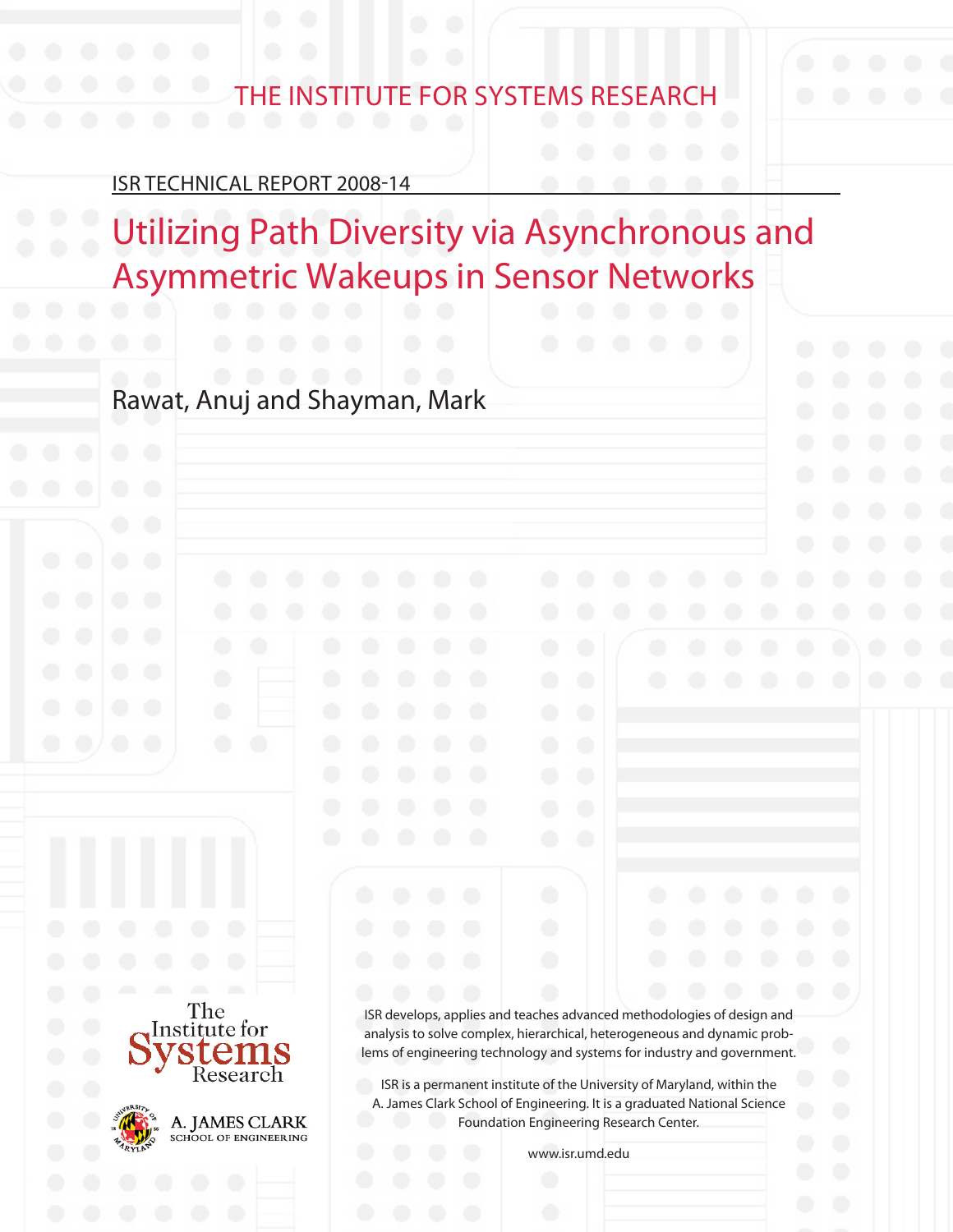## Utilizing Path Diversity via Asynchronous and Asymmetric Wakeups in Sensor Networks

Anuj Rawat and Mark Shayman Department of Electrical and Computer Engineering University of Maryland, College Park, MD 20742 Email: {anuj, shayman}@glue.umd.edu

*Abstract*— We present an asynchronous wakeup policy for wireless sensor networks that exploits the available path diversity for maximizing the expected network lifetime. We assume a random traffic generation model such that the rate is constant in time. Each node is assumed to have a set of forwarding neighbors, any of which may be used for forwarding its traffic to the sink. A node having data packet to send, transmits the packet to the first available node in its forwarding set. In order to maximize the network lifetime, we balance the power dissipation at the network nodes by adjusting the wakeup parameters at various nodes. Allowing different nodes to wakeup with different rates makes the scheme asymmetric. For ease of analysis, we restrict ourselves to static, open-loop policies. We show that the optimization problem is a Signomial Program (SP), that can be well approximated as a Geometric Program (GP). By extensive simulations, we compare the asymmetric policy thus obtained to the best possible symmetric policy obtained from the same optimization setup but ensuring additionally that the wakeup rates at all the nodes are the same (in which case the optimization problem is shown to be exactly a GP). The simulations show that allowing asymmetry can extend the network lifetime by effectively exploiting the available path diversity. Moreover, we also prove that, in case of symmetric policies, no piecewise static policy can beat the simple static policy that we use for comparison in our results. This shows that in the space of open-loop, asynchronous wakeup policies, employing the static, asymmetric policy presented in this paper is much more profitable than even the best piecewise static, symmetric policy.

#### I. INTRODUCTION

Maximizing the lifetime of wireless sensor networks has been an area of active research for some time. Two orthogonal strategies for the problem are either to conserve the battery at individual nodes, or to employ energy harvesting schemes. We study the problem of maximizing the network lifetime by conserving the nodes' battery. For this problem, several approaches, such as energy aware routing, in-network data aggregation, duty cycling, adaptive sensing, etc., have been proposed. In this paper, we focus on the duty cycling approach. The intuition for employing duty cycling is that if a node is idle, then its radio may be turned off, since idle listening causes substantial energy drain.

Various duty cycling schemes (also referred to as wakeup or sleep schemes) have been studied in the past. These schemes can be broadly classified as synchronous, asynchronous, and on-demand wakeups. As the name suggests, in synchronous wakeup schemes, all the network nodes wake up at the same, predetermined time. This approach is attractive because it is

Research partially supported by the NSF under grant CNS-0519554

possible to support extremely short duty cycles. The drawback is that achieving and maintaining clock synchronization in distributed systems is not a trivial task, and also, it is hard to deploy dynamic synchronous wakeup policies that can adapt to random perturbations/changes in the system. Examples of wakeup schemes based on synchronization include S-MAC [1], [2] and T-MAC [3]. In on-demand wakeup schemes, nodes are equipped with an additional, low-power radio, that is never powered off. Using this low-power radio, a transmitter can request the intended receiver to power on its primary radio. Although this scheme does away with the synchronization problem, it has its own drawbacks, such as because of the multiple radios, the nodes are more expensive, a part of the available bandwidth is dedicated for operating the lowpower control radios, and usually the transmission range of the primary and the low-power radios are not the same. Examples of on-demand wakeup schemes include STEM [4], rate estimated MAC [5], and passive-radio triggered wakeup schemes [6]. Asynchronous wakeup schemes remove the need of synchronization by ensuring that the neighboring nodes are able to detect each other in finite time. In asynchronous wakeup schemes such as AWP [7], the schemes presented in [8], etc., this is ensured by selecting the wakeup and sleep schedules at various nodes so that any two neighboring nodes are guaranteed to have overlapping active periods in finite time. Another approach, followed in schemes such as B-MAC [9], X-MAC [10], SEESAW [11], [12] etc., requires that the sleeping nodes periodically check the channel for any activity, and the sender initiates communication with the intended receiver by transmitting a (strobed train of) header or request packet(s) which may be detected at the receiver during some periodic channel listen. Since we are interested in asynchronous wakeup schemes employing header packets and periodic channel listens, we only discuss these schemes in more detail. The interested reader is referred to [13], [14] for a survey of wakeup schemes employed in sensor networks.

Low Power Listen (LPL) operation, described in [9], allows nodes to check any activity on the channel by sampling it for a small time. This is an extremely low energy operation and forms the main idea behind schemes such as B-MAC, X-MAC, etc. In B-MAC, nodes periodically perform LPL checks with a fixed period that is the same for all the nodes. This is referred to as the LPL check interval. In order to guarantee packet delivery, the sender transmits the data packet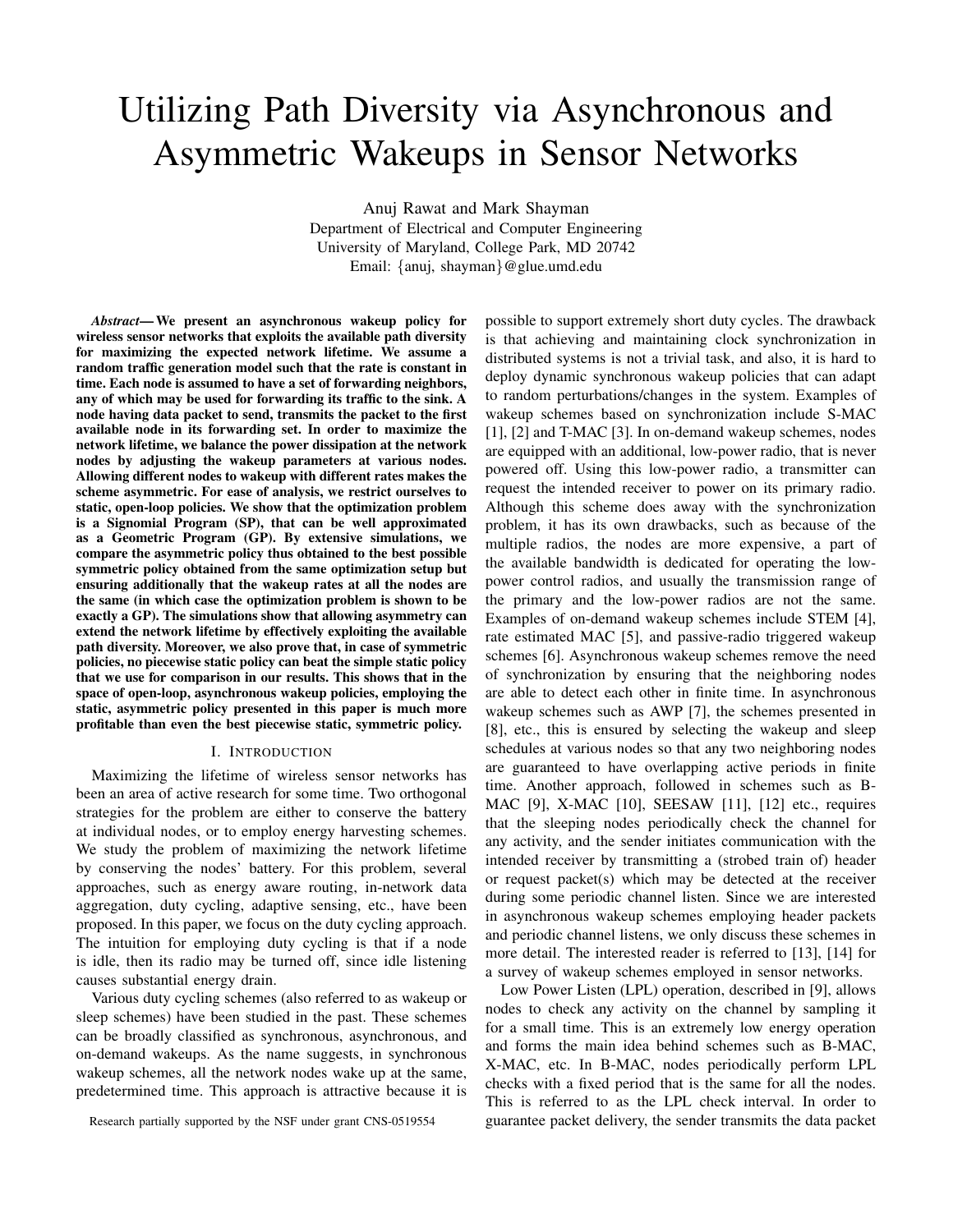with a preamble that is longer than the LPL check interval. X-MAC improves upon B-MAC by allowing the intended receiver to acknowledge its readiness. This allows the sender to start transmitting the packet without sending the full long preamble, thereby improving per-hop latency as well as the energy efficiency. In SEESAW, idle nodes periodically listen to the channel. The sender transmit a train of uniformly spaced advertisements to initiate communication with the intended receiver. The fraction of time an idle node spends listening to the channel, and the spacing between advertisements transmitted by a sender are node parameters and may be different for different nodes. In this sense, SEESAW is an asymmetric wakeup scheme as opposed to symmetric wakeup schemes like B-MAC. SEESAW tries to balance the energy spent in protocol overheads at various nodes by exploiting this asymmetry, i.e., by adjusting the two parameters at various nodes, in order to maximize the network lifetime. SEESAW assumes a single available route to the sink from every node, hence the data rate seen by individual nodes is solely determined by the data generation process and is independent of the wakeup scheme.

In this paper, we assume that the network nodes may have multiple available paths for reaching the sink. This is true in most of the sensor networks (expect for very sparse networks). An upshot of this is that the path diversity available may be used to balance not only the protocol overheads, but also the actual data traffic as seen by various network nodes. For this end, we propose the use of a simple asymmetric, asynchronous wakeup scheme. The basic idea is that it is possible to configure the LPL check rates of the nodes such that in a set of possible receivers for a sender, the receivers that do not see much traffic (from their other senders) wake up faster, so that they share a larger portion of the traffic from this sender, thus alleviating the pressure on the receivers that are seeing large amounts of traffic from their other senders. RAW [15], a symmetric, asynchronous wakeup protocol, achieves improved latency and network lifetime by utilizing the available path diversity. The problem with RAW is that there may be packet losses. Moreover, [15] provides no analysis of the network lifetime achieved by RAW and neither does it provide any insight or discussion on how to select the policy parameters for achieving maximum lifetime improvement. Also, as we shall see later, the symmetric assumption restricts the protocol from utilizing the true potential of path diversity in the network.

In this paper, we assume a network where the data traffic is generated according to a homogeneous Poisson process. We analyze the performance of static, open-loop, asynchronous wakeup schemes. We construct the problem of determining the wakeup rates in order to maximize the network lifetime as a Signomial Program (SP) [16] which, in general, is not a convex optimization problem. But in our case, the problem turns out to be very close to a Geometric Program (GP) [16], and can therefore be solved approximately. We compare this wakeup policy with the best possible symmetric policy, which is shown to be the solution of a GP, and therefore easily solvable. The simulations show that the asymmetry does indeed buy us a lot of leverage for extending the network lifetime. Moreover we also prove that, in case of symmetric policies, no piecewise static policy can beat the simple static policy obtained by solving the constructed GP. This shows that in the space of open-loop, asynchronous wakeup policies, employing static, asymmetric policy is much more profitable than even the best piecewise static, symmetric policy (which may itself be hard to find, since the number of pieces is also an unknown).

#### II. COMMUNICATION MODEL

#### *A. Network and Data Generation*

We denote the set of network nodes by  $V = \{0, 1, \ldots, N\}$ , where node 0 is the *sink* and the rest of the nodes (referred to as *sensors*) can act as both data sources and relays. The set of sensors is denoted by S. The adjacency information of the network nodes is modeled as the undirected graph G with vertex set  $V$  and the edge set  $E_G$  representing the pairs of adjacent nodes. An edge between nodes  $u, v \in V$ , is denoted by  $\{u, v\} \in \mathbf{E}_{\mathbf{G}}$ . We assume that any two nodes can directly communicate with each other if and only if they are adjacent. We denote the set of all nodes adjacent to node  $v \in V$  by  $N_v$ , i.e.,  $N_v = \{u \in V : \{u, v\} \in E_G\}$ . This is also referred to as the set of *neighbors* of network node v. We assume that if multiple neighbors of a node  $v \in V$  transmit simultaneously, then if  $v$  listens to the channel, it shall hear a collision.

We assume that no data packets are generated at the sink, and at every sensor, data packets are generated according to a homogeneous Poisson process. We assume that the packet generation processes for distinct sensors are independent and may have distinct rates.

#### *B. Routing*

We assume that the routing is predetermined in the sense that for every sensor, the set of possible next hop neighbors is fixed. This is modeled as a directed graph  $\bf{R}$  with vertex set V and directed edge set  $E_{\vec{B}}$  where for a pair of nodes  $u, v \in V$ , the presence of a directed edge from node u to node v, denoted by  $(u, v) \in \mathbf{E}_{\vec{B}}$ , implies that node v is in the set of possible next hop neighbors of node  $u$ . We assume that  $\overrightarrow{R}$  is a Directed Acyclic Graph (DAG) with a strictly positive outdegree for every sensor and outdegree equal to zero for the sink. This ensures that there are no routing loops and that every sensor has a directed path to the sink.

We denote the set of all the forwarding neighbors of sensor  $v \in \mathbf{S}$  by  $\mathbf{D}_v$ , i.e.,  $\mathbf{D}_v = \{u \in \mathbf{V} : (v, u) \in \mathbf{E}_{\vec{B}}\}$ . This is also referred to as the set of *downstream neighbors* of sensor v. By  $U_v$ , we denote the set of all the sensors for which the network node  $v \in V$  acts as a forwarding neighbor, i.e.,  $\mathbf{U}_v = \{u \in \mathbf{S} : (u, v) \in \mathbf{E}_{\vec{\mathbf{B}}}\}\$ . This is also referred to as the set of *upstream neighbors* of network node v.

#### *C. Node State*

Since usually there is no energy constraint at the sink, we assume that the sink always listens to the channel. On the other hand, the state of a sensor is determined by the state of its radio. At any time t, a sensor  $v \in S$  is in one of the following four states: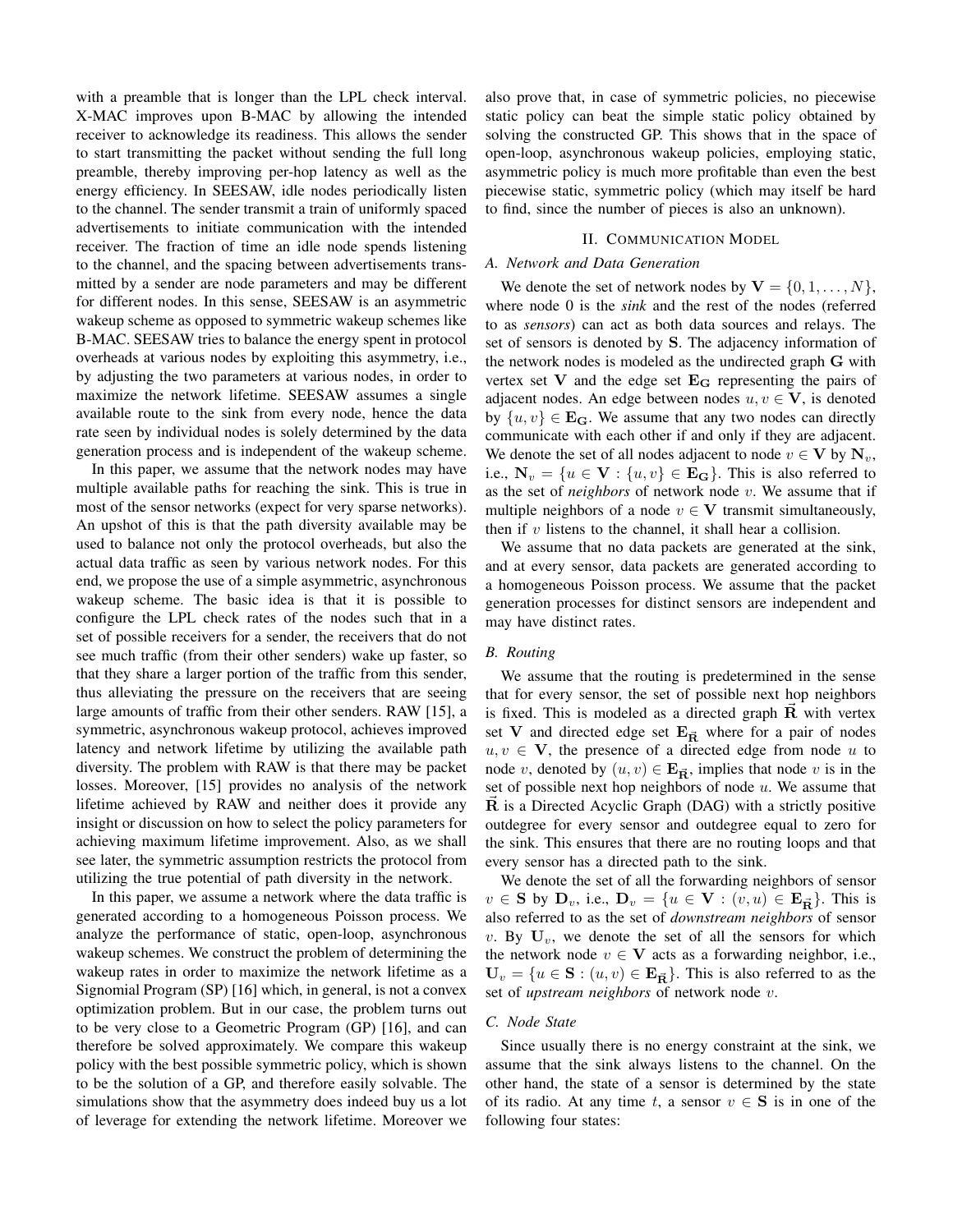- (i) SLEEP  $(S)$ : In this state, v's radio is OFF.
- (ii) RECEIVE  $(R)$ : In this state, v is in receive mode, i.e., it listens to the channel for a data packet from one of its upstream neighbors.
- (iii) TRANSMIT (T): In this state,  $v$  is in data transmit mode, i.e., it broadcasts a data packet on the channel for one of its downstream neighbors.
- (iv) HEADER (H): In this state,  $v$  is in header transmit mode, i.e., it broadcasts header and also listens to the channel for any response to its header transmission, from any of its neighboring nodes.

While in state S, sensor  $v$  may check the channel for any sort of activity by performing LPL checks. The length of time a sensor stays in state S, between any two successive LPL checks, is referred to as *LPL check interval*. We assume that the LPL check intervals at sensor  $v$  are independent and exponentially distributed with parameter  $\frac{1}{\lambda^{W_v}}$ . We refer to  $\lambda^{W_v}$ as the *wakeup rate* of the sensor v. Moreover, the LPL check intervals at distinct sensors are assumed to be independent. During an LPL check, if sensor  $v$  detects a collision, it broadcasts a NAK; on the other hand if it detects that one of its upstream neighbors is transmitting header, it broadcasts an ACK and switches to state R in order to receive a data packet from the upstream neighbor. The sensor  $v$  remains in state R until it successfully receives the data packet. On successfully receiving the data packet, it broadcasts an ACK. All this is true for the sink also, i.e., if the sink detects a collision, it broadcasts a NAK, and if it detects that one of its upstream neighbors is transmitting header, it broadcasts an ACK and prepares to receive a data packet from the upstream neighbor. On successfully receiving the data packet, it broadcasts an  $ACK<sup>1</sup>$ 

At any time  $t$ , a sensor  $v$  tries to grab the channel in order to initiate a packet transmission with probability 1 if  $v$  was in state S at time  $t - dt$ , and a new data packet was generated at v during the time interval  $(t - dt, t)$ , and with probability  $p dt$ if v was in state S at time  $t-dt$ , and there were packets in its buffer awaiting transmission. In the latter case,  $p$  is referred to as the *persistence* of the communication model. If sensor v successfully grabs the channel, it goes into state H. It remains in state H until it receives an ACK from one of its downstream neighbors, or NAKs from some of its neighboring nodes. If sensor v receives at least one NAK, it goes into state S. On the other hand if it only receives an ACK from one of its downstream neighbors (say  $u \in D_v$ ), it goes into state T and keeps on broadcasting the packet until it receives another ACK from node  $u$  confirming the reception of the data packet.

#### III. WAKEUP ANALYSIS

The problem that we wish to address is, given a network graph G, routing DAG  $\hat{R}$  and the data generation rates at the

sensors, determine the wakeup rate  $\lambda^{W_v}$  for every sensor  $v \in S$ in order to maximize the expected lifetime of the network. Here we quantify the lifetime of the network as the time till the first sensor fails. This concept of lifetime is widely used in sensor network literature, and has the justification that if any sensor dies, the sink no longer gets the complete profile of the region being observed by the sensor network.

Let  $J_v(t)$  be the energy dissipated at sensor v up to time t, and let  $P_v(t)$  be the power drain at sensor v at time t. For every sensor  $v \in S$ , we have

$$
J_v(t) = \int_0^t P_v(s) \, \mathrm{d}s. \tag{1}
$$

Since the lifetime of the sensor is long compared to the timescales at which traffic is generated and since we employ static wakeup policy, we assume that after a small transient period, the system achieves stationarity. In particular, assuming a stationary, ergodic framework, for every sensor  $v \in S$ , random variables  $\{P_v(t)\}_{t\geq 0}$  are distributed identically to a generic random variable  $P_v$ . Hence from (1), we have

$$
\lim_{t \uparrow \infty} \frac{J_v(t)}{t} = \lim_{t \uparrow \infty} \frac{1}{t} \int_0^t P_v(s) \, ds = \mathbb{E}[P_v] \quad a.s. \tag{2}
$$

where the notation  $\mathbb{E}[R]$  denotes the expected value of random variable  $R$ . Let  $E_{init}$  be the initial energy at each sensor, and  $E<sub>v</sub>(t)$  be the residual energy at sensor v after time t. From (1), we have

$$
\mathbb{E}[E_v(t)] = E_{\text{init}} - \mathbb{E}[J_v(t)] = E_{\text{init}} - t \mathbb{E}[P_v]. \tag{3}
$$

From (3), the expected lifetime of the network, defined as the time at which the expected residual energy at any sensor vanishes, is given by

$$
T = \min_{v \in \mathbf{S}} \frac{E_{\text{init}}}{\mathbb{E}[P_v]}.
$$
 (4)

Hence, the objective of maximizing the average network lifetime is equivalent to minimizing the maximum average power dissipation over the set of all the sensors.

The rate of any given counting process  $C$  is defined as

$$
\lambda^C \triangleq \lim_{t \uparrow \infty} \frac{C(t)}{t}.
$$

For any sensor  $v \in S$ , let  $A_v$  be the counting process associated with the packet arrivals at  $v$  from its upstream nodes, and let  $G_v$  be the counting process associated with the packet generation at sensor  $v$ . Let the counting process  $X_v$  be the sum of  $A_v$  and  $G_v$ . Therefore, the associated rates satisfy

$$
\lambda^{X_v} = \lambda^{A_v} + \lambda^{G_v}.\tag{5}
$$

Let  $L_v$  be the counting process associated with the LPL operation at sensor v, with rate  $\lambda^{L_v}$ .

At any node, let the energy spent in transmitting a packet be  $e_{\text{tx}}$ , the energy spent in receiving a packet be  $e_{\text{rx}}$ , the energy spent in generating a packet be  $e_{gen}$ , the energy spent in performing a low-power listen operation be  $e_{1pl}$ , and the

<sup>&</sup>lt;sup>1</sup>It should be stated that a sensor  $v \in S$  having  $D_v = \{0\}$ , does not need to transmit header since the intended receiver (sink) is already listening. This alternate behavior has no bearing on the discussion, analysis and results presented in this paper. We do not consider this alternate behavior for ease of exposition.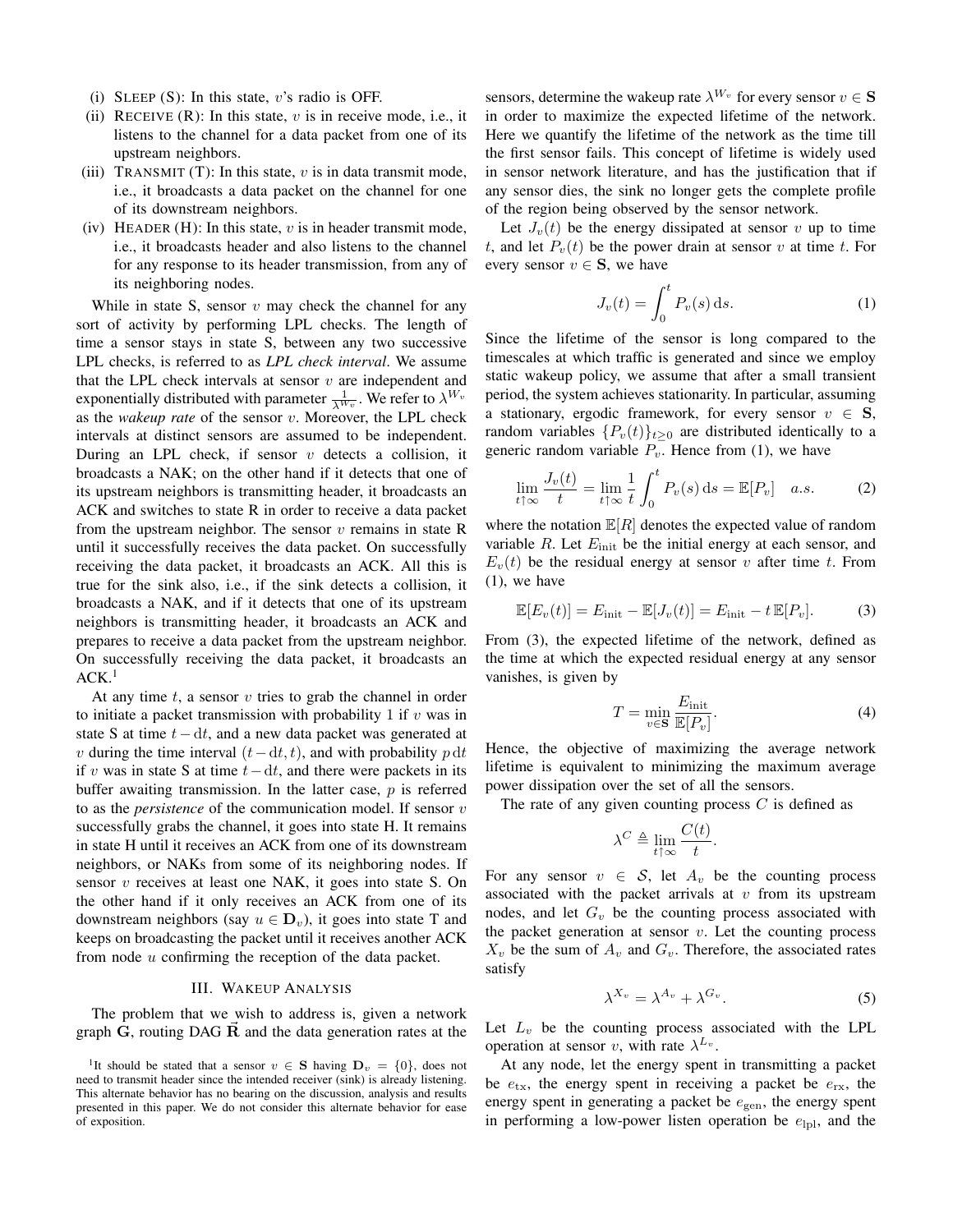power spent during header transmission be  $p_{\text{hdr}}$ . The energy dissipated at any sensor  $v \in S$  up to time t can be written as

$$
J_v(t) = \sum_{i=1}^{X_v(t)} Q_v^i + \sum_{j=1}^{L_v(t)} e_{\text{lpl}},
$$
\n(6)

where  $Q_v^i$  is the energy spent by the *i*-th packet being transmitted by sensor v. Let  $H_v^i$  be the length of header transmitted by sensor  $v$  before successfully transmitting the  $i$ -th packet. Then,

$$
Q_v^i = \begin{cases} e_{\text{rx}} + e_{\text{tx}} + p_{\text{hdr}} H_v^i & \text{if } i\text{-th packet arrives at } v, \\ e_{\text{gen}} + e_{\text{tx}} + p_{\text{hdr}} H_v^i & \text{otherwise.} \end{cases}
$$

We assume that the sets of random variables  $\{Q_v^i\}_i$  and  $\{H_v^i\}_i$ are independent and distributed identically to the random variables  $Q_v$  and  $H_v$ , respectively. Hence,

$$
\mathbb{E}[Q_v] = e_{\text{rx}} \frac{\lambda^{A_v}}{\lambda^{X_v}} + e_{\text{gen}} \frac{\lambda^{G_v}}{\lambda^{X_v}} + e_{\text{tx}} + p_{\text{hdr}} \mathbb{E}[H_v]. \tag{7}
$$

We assume that the data packets are of equal lengths and denote the length of packet transmission by  $T_{\text{pkt}}$ . Let  $t_v^I$  be the total time that sensor  $v$  is idle, i.e., not transmitting or receiving any packets or headers, till time  $t$ . Then

$$
t_v^I = t - \sum_{i=1}^{X_v(t)} (H_v^i + T_{\text{pkt}}) - \sum_{j=1}^{A_v(t)} T_{\text{pkt}}.
$$
 (8)

From (8), we have

$$
\lim_{t \uparrow \infty} \frac{t_v^I}{t} = 1 - \lim_{t \uparrow \infty} \frac{X_v(t)}{t} \left( \frac{\sum_{i=1}^{X_v(t)} H_v^i}{X_v(t)} + T_{\text{pkt}} \right)
$$

$$
- T_{\text{pkt}} \lim_{t \uparrow \infty} \frac{A_v(t)}{t}
$$

$$
= 1 - \lambda^{X_v} \left( \mathbb{E}[H_v] + T_{\text{pkt}} \right) - \lambda^{A_v} T_{\text{pkt}}.
$$
(9)

Since during its idle time, sensor  $v$  performs the LPL operations with rate  $\lambda^{W_v}$ , using (9), the overall rate of the LPL operations performed by  $v$  is given as

$$
\lambda^{L_v} = \lim_{t \uparrow \infty} \frac{L_v(t)}{t} = \lim_{t \uparrow \infty} \frac{t_v^I}{t} \cdot \frac{L_v(t)}{t_v^I}
$$
  
=  $\lambda^{W_v} \left(1 - \lambda^{X_v} \left(\mathbb{E}[H_v] + T_{\text{plt}}\right) - \lambda^{A_v} T_{\text{plt}}\right)$ . (10)

For every sensor  $v \in S$ , (2), (6), (7) and (10) imply

$$
\mathbb{E}[P_v] = \lim_{t \uparrow \infty} \frac{1}{t} \left( \sum_{i=1}^{X_v(t)} Q_v^i + \sum_{j=1}^{L_v(t)} e_{\text{lp}} \right)
$$
  
\n
$$
= \lim_{t \uparrow \infty} \frac{X_v(t)}{t} \cdot \frac{\sum_{i=1}^{X_v(t)} Q_v^i}{X_v(t)} + \lim_{t \uparrow \infty} e_{\text{lp}} \frac{L_v(t)}{t}
$$
  
\n
$$
= \lambda^{X_v} \mathbb{E}[Q_v] + \lambda^{L_v} e_{\text{lp}} \newline = e_{\text{tx}} \lambda^{X_v} + e_{\text{rx}} \lambda^{A_v} + e_{\text{gen}} \lambda^{G_v} + p_{\text{hdr}} \lambda^{X_v} \mathbb{E}[H_v] + \lambda^{W_v} e_{\text{lp}} (1 - \lambda^{X_v} (\mathbb{E}[H_v] + T_{\text{pk}}) - \lambda^{A_v} T_{\text{pk}}). (11)
$$

Assuming that during the idle state of sensor  $v$ , the LPL process is a Poisson arrival process, we obtain

$$
\mathbb{E}[H_v] = \frac{1}{\sum_{i \in \mathbf{D}_v} \lambda^{W_i}}.
$$
 (12)

Moreover, by the steady state assumption,

$$
\lambda^{A_v} = \sum_{w \in \mathbf{U}_v} \lambda^{X_w} \frac{\lambda^{W_v}}{\sum_{x \in \mathbf{D}_w} \lambda^{W_x}}
$$
  
=  $\lambda^{W_v} \sum_{w \in \mathbf{U}_v} \lambda^{X_w} \mathbb{E}[H_w].$  (13)

Let  $\Lambda^W = {\lambda^{W_v}} : v \in S$ . The overall optimization problem of interest becomes

$$
\min_{\Lambda^W} \max_{v \in \mathbf{s}} \mathbb{E}[P_v] \tag{14}
$$

subject to

$$
\mathbb{E}[P_v] = e_{\text{tx}} \lambda^{X_v} + e_{\text{rx}} \lambda^{A_v} + e_{\text{gen}} \lambda^{G_v}
$$
  
+  $p_{\text{hdr}} \lambda^{X_v} \mathbb{E}[H_v]$   
+  $\lambda^{W_v} e_{\text{lpl}} (1 - \lambda^{A_v} T_{\text{pkt}})$   
-  $\lambda^{X_v} (\mathbb{E}[H_v] + T_{\text{pkt}})), \qquad \forall v \in \mathbf{S},$ 

$$
\mathbb{E}[H_v] = \frac{1}{\sum_{w \in \mathbf{D}_v} \lambda^{W_w}}, \qquad \forall v \in \mathbf{S},
$$

$$
\lambda^{A_v} = \lambda^{W_v} \sum_{w \in \mathbf{U}_v} \lambda^{X_w} \mathbb{E}[H_w], \qquad \forall v \in \mathbf{S},
$$

$$
\lambda^{X_v} = \lambda^{A_v} + \lambda^{G_v}, \qquad \forall v \in \mathbf{S}.
$$

This optimization problem can be rewritten as the following Signomial Program (SP).

$$
\min_{\Lambda^W, \Lambda^A, \mathbf{H}, P} P \tag{15}
$$

subject to

$$
P^{-1}(e_{\text{tx}} + e_{\text{gen}})\lambda^{G_v} + P^{-1}(e_{\text{rx}} + e_{\text{gen}})\lambda^{A_v}
$$
  
+  $P^{-1}p_{\text{hdr}}\lambda^{G_v}h_v + P^{-1}p_{\text{hdr}}\lambda^{A_v}h_v$   
+  $P^{-1}\lambda^{W_v}e_{\text{lpl}}(1 - \lambda^{G_v}T_{\text{pkt}})$   
-  $P^{-1}\lambda^{W_v}e_{\text{lpl}}\lambda^{G_v}h_v$   
-  $2P^{-1}\lambda^{W_v}e_{\text{lpl}}\lambda^{A_v}T_{\text{pkt}}$   
-  $2P^{-1}\lambda^{W_v}e_{\text{lpl}}\lambda^{A_v}h_v \le 1, \quad \forall v \in \mathbf{S},$   

$$
\sum_{w \in \mathbf{U}_v} (\lambda^{A_v})^{-1} \lambda^{W_v}\lambda^{A_w}h_w
$$
  
+ 
$$
\sum_{w \in \mathbf{U}_v} (\lambda^{A_v})^{-1} \lambda^{W_v}\lambda^{G_w}h_w \le 1, \quad \forall v \in \mathbf{S},
$$
  
 $(h_v)^{-1} \sum_{i \in \mathbf{D}_v} \frac{1}{\lambda^{W_i}} = 1, \quad \forall v \in \mathbf{S}.$ 

where the variables in the optimization are  $\Lambda^W = \{ \lambda^{W_v} : v \in \mathbb{R}^d \}$ S},  $\Lambda^A = \{ \lambda^{A_v} : v \in \mathbf{S} \}, \, \mathbf{H} = \{ h_v : v \in \mathbf{S} \}$  and P. It is easy to observe that (15) is indeed an SP, and the solutions of (14) and (15) agree on the optimal values of the variables  $\Lambda^W$ .

As stated in Section I, in general SP is not easy to solve. But the SP presented in (15) can be well approximated by the following Geometric Program (GP).

$$
\min_{\Lambda^W, \Lambda^A, \mathbf{H}, P} P \tag{16}
$$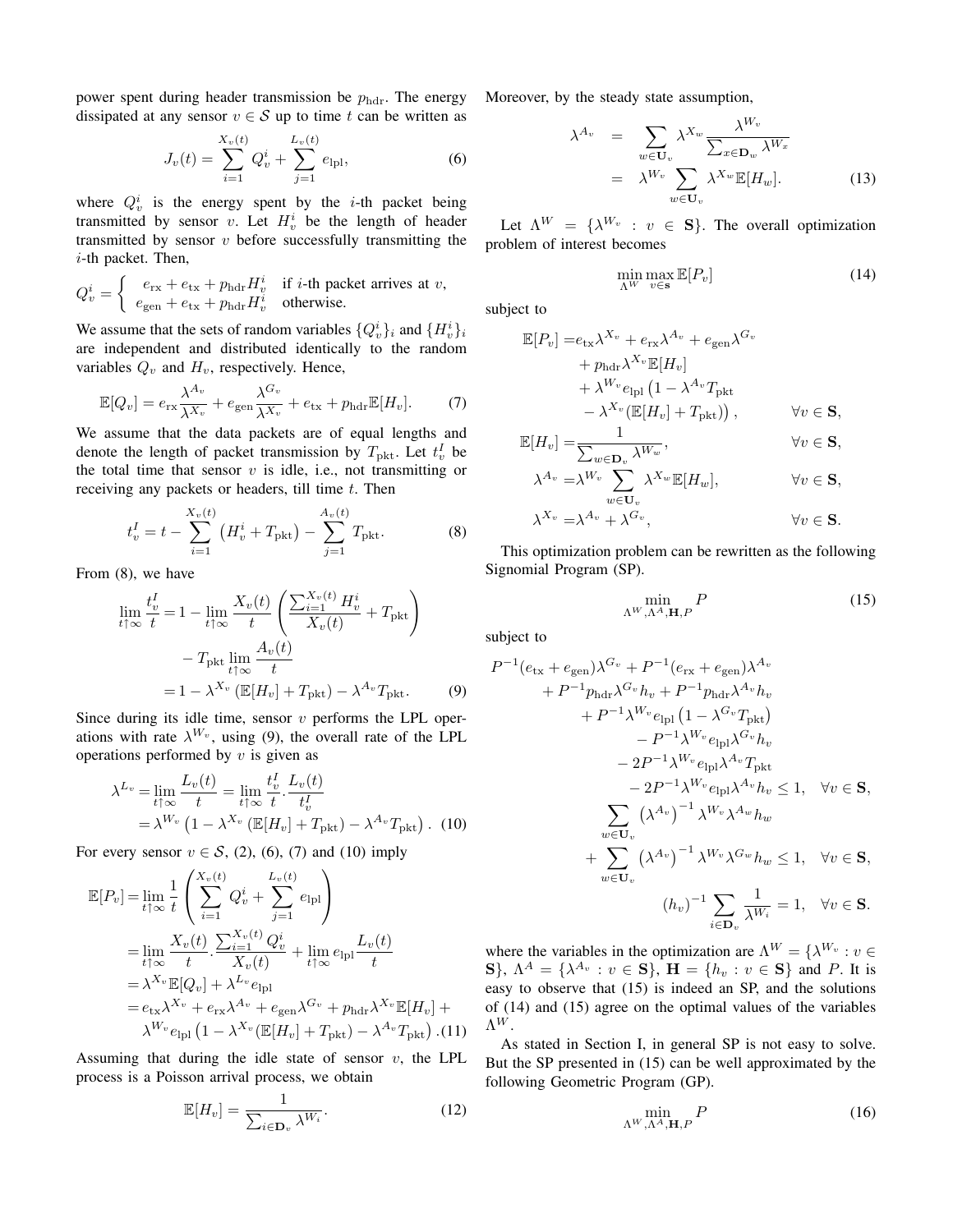subject to

$$
P^{-1}(e_{\text{tx}} + e_{\text{gen}})\lambda^{G_v} + P^{-1}(e_{\text{rx}} + e_{\text{gen}})\lambda^{A_v}
$$
  
+  $P^{-1}p_{\text{hdr}}\lambda^{G_v}h_v + P^{-1}p_{\text{hdr}}\lambda^{A_v}h_v$   
+  $P^{-1}\lambda^{W_v}e_{\text{lp}} \le 1, \quad \forall v \in \mathbf{S},$   

$$
\sum_{w \in \mathbf{U}_v} (\lambda^{A_v})^{-1} \lambda^{W_v}\lambda^{A_w}h_w
$$
  
+ 
$$
\sum_{w \in \mathbf{U}_v} (\lambda^{A_v})^{-1} \lambda^{W_v}\lambda^{G_w}h_w \le 1, \quad \forall v \in \mathbf{S},
$$
  

$$
(h_v)^{-1} \prod_{i \in \mathbf{D}_v} (\frac{\lambda^{W_i}}{\theta_{i,v}})^{-\theta_{i,v}} \le 1, \quad \forall v \in \mathbf{S},
$$

where,  $\Theta = \{\theta_{i,v} : v \in \mathbf{S}, i \in \mathbf{D}_v\}$  is a set of constants satisfying

$$
\sum_{i \in \mathbf{D}_v} \theta_{i,v} = 1, \text{ and } \theta_{i,v} \ge 0, \quad \forall v \in \mathbf{S}, \forall i \in \mathbf{D}_v. \quad (17)
$$

This reduction is based on the following two observations.

(i) Since under moderate traffic conditions, which is typically the case in sensor networks, any network node should spend most of the time in state S (as opposed to being in state R, T or H),

$$
(\lambda^{A_v} + \lambda^{G_v})(T_{\text{pkt}} + \mathbb{E}[H_v]) + \lambda^{A_v} T_{\text{pkt}}
$$
  
=  $(\lambda^{A_v} + \lambda^{G_v})(T_{\text{pkt}} + h_v) + \lambda^{A_v} T_{\text{pkt}} \ll 1, \quad \forall v \in \mathbf{S}.$ 

(ii) By the inequality between arithmetic and geometric means for the given constants  $\Theta$  satisfying (17) and the positive reals  $\Lambda^W$ , we have

$$
\sum_{i \in \mathbf{D}_v} \theta_{i,v} \left( \frac{\lambda^{W_i}}{\theta_{i,v}} \right) \ge \prod_{i \in \mathbf{D}_v} \left( \frac{\lambda^{W_i}}{\theta_{i,v}} \right)^{\theta_{i,v}}
$$

$$
\Rightarrow \frac{1}{\sum_{i \in \mathbf{D}_v} \lambda^{W_i}} \le \prod_{i \in \mathbf{D}_v} \left( \frac{\lambda^{W_i}}{\theta_{i,v}} \right)^{-\theta_{i,v}}, \qquad \forall v \in \mathbf{S}.
$$

This approximation of SP presented in (15) as the GP presented in (16) allows us to solve the SP by solving a series of GPs. In particular we start by solving the GP with the constants  $\Theta$  given by

$$
\theta_{i,v} = \frac{1}{|\mathbf{D}_v|}, \quad \forall v \in \mathbf{S}, i \in \mathbf{D}_v.
$$

Let the wakeup rates for sensors as determined by solving the GP be  $\{\tilde{\lambda}^{W_v} : v \in \mathbf{S}\}\$ . In the next iteration, the GP is again solved, but this time, with the constants Θ given by

$$
\theta_{i,v} = \frac{\tilde{\lambda}^{W_i}}{\sum_{j \in \mathbf{D}_v} \tilde{\lambda}^{W_j}}, \quad \forall v \in \mathbf{S}, i \in \mathbf{D}_v.
$$

By solving the series of GPs thus obtained, we converge to the solution of the SP (and hence, the original optimization problem). The stopping criteria employed is

$$
\max_{v \in \mathbf{S}} \left\{ 1 - \frac{1}{h_v \sum_{i \in \mathbf{D}_v} \lambda^{W_i}} \right\} \le \tau,
$$

where  $\tau$  is some specified tolerance, or if the number of iterations exceed a specified limit.

In symmetric wakeup schemes, for every sensor  $v \in S$ , we have  $\lambda_v^W = \lambda^W$ . Hence, if we restrict the wakeup scheme to being a symmetric scheme, the optimization problem reduces to

$$
\min_{\lambda^W} \max_{v \in \mathbf{s}} \mathbb{E}[P_v] \tag{18}
$$

subject to

$$
\mathbb{E}[P_v] = \left(e_{\text{gen}} + e_{\text{tx}} - \frac{e_{\text{lpl}}}{|\mathbf{D}_v|}\right) \lambda^{G_v} \n+ \left(e_{\text{tx}} + e_{\text{rx}} - \frac{e_{\text{lpl}}}{|\mathbf{D}_v|}\right) \lambda^{A_v} \n+ e_{\text{lpl}} (1 - T_{\text{pkt}} (2\lambda^{A_v} + \lambda^{G_v})) \lambda^W \n+ \frac{(\lambda^{A_v} + \lambda^{G_v}) p_{\text{hdr}}}{|\mathbf{D}_v|} \frac{1}{\lambda^W}, \qquad \forall v \in \mathbf{S}, \n\lambda^{A_v} = \sum_{w \in \mathbf{U}_v} \frac{\lambda^{A_w} + \lambda^{G_v}}{|\mathbf{D}_w|}, \qquad \forall v \in \mathbf{S}.
$$

This optimization problem can be rewritten as the following Geometric Program (GP).

$$
\min_{\lambda^W, P} P \tag{19}
$$

subject to

$$
P^{-1}\lambda^{G_v} \left(e_{\text{gen}} + e_{\text{tx}} - \frac{e_{\text{lpl}}}{|\mathbf{D}_v|}\right)
$$
  
+  $P^{-1}\lambda^{A_v} \left(e_{\text{rx}} + e_{\text{tx}} - \frac{e_{\text{lpl}}}{|\mathbf{D}_v|}\right)$   
+  $P^{-1} (\lambda^W)^{-1} \frac{(\lambda^{G_v} + \lambda^{A_v})p_{\text{hdr}}}{|\mathbf{D}_v|}$   
+  $P^{-1}\lambda^W e_{\text{lpl}} (1 - T_{\text{pkt}} (2\lambda^{A_v} + \lambda^{G_v})) \le 1, \quad \forall v \in \mathbf{S},$ 

where

$$
\lambda^{A_v} = \sum_{w \in \mathbf{U}_v} \frac{\lambda^{A_w} + \lambda^{W_w}}{|\mathbf{D}_w|}, \qquad \forall v \in \mathbf{S}.
$$

where the variables in the optimization are  $\lambda^{W}$  and P. It is easy to observe that (19) is indeed a GP, and the solutions of (18) and (19) agree on the optimal value of the variable  $\lambda^{W}$ .

Next we consider the set of all the piecewise static, openloop, symmetric, asynchronous wakeup policies. Clearly they contain the set of static, open-loop, symmetric, asynchronous wakeup policies that we considered in  $(18)$ . Let the number of pieces be M. Let the wakeup rate in piece m be  $\lambda_m^W$ . Let the fraction of the total lifetime that  $\lambda_m^W$  is used as the wakeup rate be  $\alpha_m$ . Let  $P_{v,m}$  be the random variable analogous to random variable  $P_v$  in piece m. In this case, as opposed to (4), the expected lifetime of the network is given by

$$
T = \min_{v \in \mathbf{S}} \frac{E_{\text{init}}}{\sum_{m=1}^{M} \mathbb{E}[P_{v,m}]}.
$$
 (20)

Hence, the objective of maximizing the average network lifetime is equivalent to minimizing the maximum average power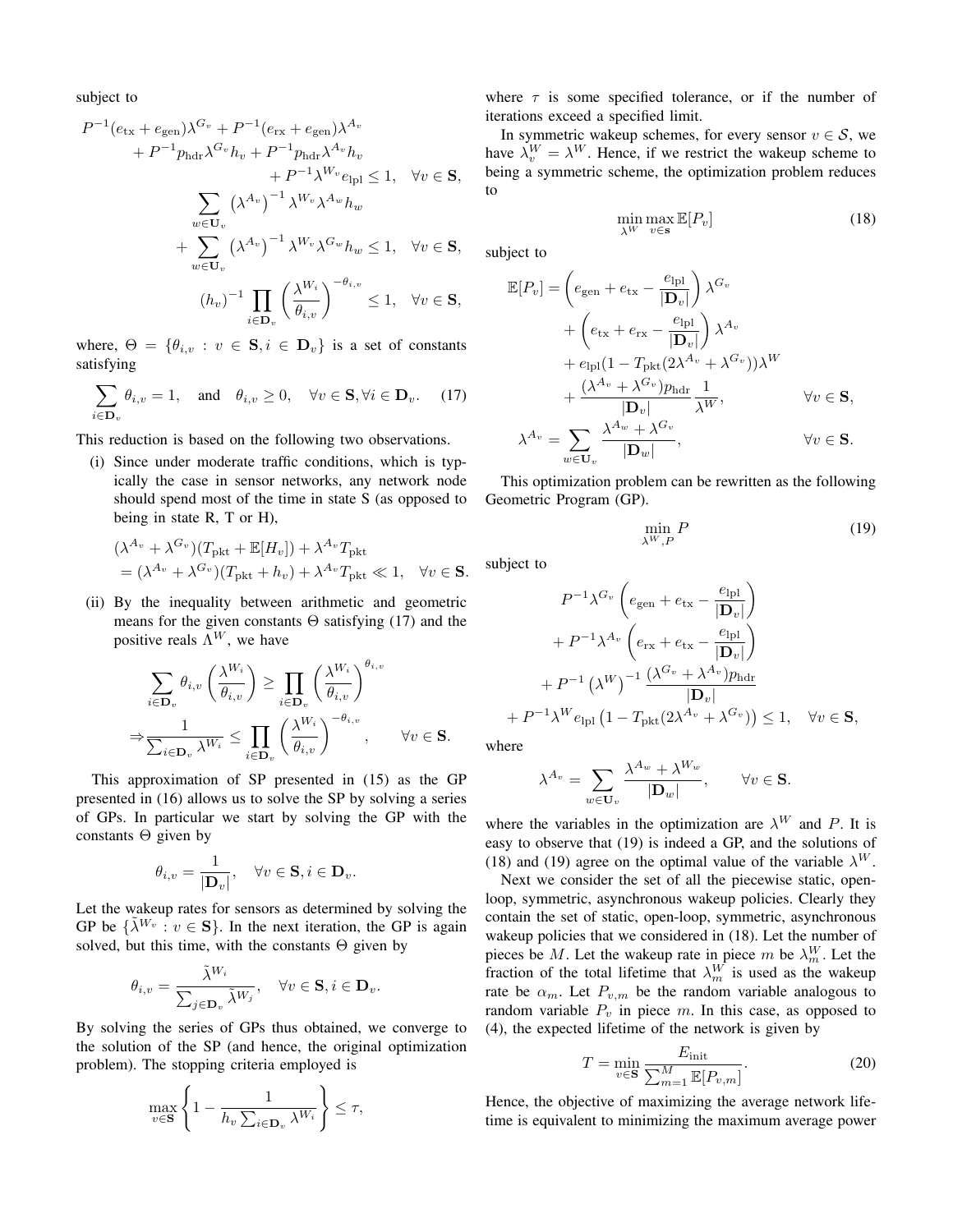dissipation over the set of all the sensors, where the average power dissipation at sensor v is given as  $\sum_{m=1}^{M} \mathbb{E}[P_{v,m}]$ . Also, observe that since the policy under consideration is symmetric, and packet generation rate  $\lambda^{G_v}$  at any sensor  $v \in S$  is constant over all the M pieces, the packet arrival rate  $\lambda^{A_v}$  also remains constant over all the pieces. Hence, the overall optimization problem is

$$
\min_{\{\alpha_m,\lambda_m^W\}_{m=1}^M} \max_{v \in \mathbf{s}} \sum_{m=1}^M \alpha_m \mathbb{E}[P_{v,m}]
$$
\n(21)

subject to

$$
\mathbb{E}[P_{v,m}] = \left(e_{\text{gen}} + e_{\text{tx}} - \frac{e_{\text{lp}}}{|\mathbf{D}_v|}\right) \lambda^{G_v} \n+ \left(e_{\text{tx}} + e_{\text{rx}} - \frac{e_{\text{lp}}}{|\mathbf{D}_v|}\right) \lambda^{A_v} \n+ e_{\text{lp}}[(1 - T_{\text{pkt}}(2\lambda^{A_v} + \lambda^{G_v}))\lambda_m^W \n+ \frac{(\lambda^{A_v} + \lambda^{G_v})p_{\text{hdr}}}{|\mathbf{D}_v|} \frac{1}{\lambda_m^W}, \qquad \forall 1 \le m \le M, \n\forall v \in \mathbf{S}, \n\lambda^{A_v} = \sum_{w \in \mathbf{U}_v} \frac{\lambda^{A_w} + \lambda^{G_w}}{|\mathbf{D}_w|}, \qquad \forall v \in \mathbf{S}, \n\alpha_m \ge 0, \qquad \forall 1 \le m \le M, \n\sum_{w = 1}^M \alpha_m = 1.
$$

This optimization problem can be rewritten as the following Signomial Program (SP).

$$
\min_{\{\alpha_m,\lambda_m^W, P_m\}_{m=1}^M} \sum_{m=1}^M \alpha_m P_m
$$
 (22)

subject to

 $m=1$ 

$$
P_m^{-1} \lambda^{G_v} \left( e_{\text{gen}} + e_{\text{tx}} - \frac{e_{\text{lpl}}}{|\mathbf{D}_v|} \right)
$$
  
+ 
$$
P_m^{-1} \lambda^{A_v} \left( e_{\text{rx}} + e_{\text{tx}} - \frac{e_{\text{lpl}}}{|\mathbf{D}_v|} \right)
$$
  
+ 
$$
P_m^{-1} \left( \lambda_m^W \right)^{-1} \frac{(\lambda^{G_v} + \lambda^{A_v}) p_{\text{hdr}}}{|\mathbf{D}_v|}
$$
  
+ 
$$
P_m^{-1} \lambda_m^W e_{\text{lpl}} \left( 1 - T_{\text{pkt}} (2\lambda^{A_v} + \lambda^{G_v}) \right) \le 1, \quad \forall 1 \le m \le M,
$$
  

$$
\forall v \in \mathbf{S},
$$
  

$$
\sum_{n=1}^{M} \alpha_m = 1.
$$

 $m=1$ 

where

$$
\lambda^{A_v} = \sum_{w \in \mathbf{U}_v} \frac{\lambda^{A_w} + \lambda^{W_w}}{|\mathbf{D}_w|}, \qquad \forall v \in \mathbf{S}.
$$

The variables in the optimization are  $\{\alpha_m, \lambda_m^W, P_m\}_{m=1}^M$ . It is easy to observe that (22) is indeed an SP, and the solutions of (21) and (22) agree on the optimal value of the variables  $\{\lambda_m^W\}_{m=1}^M$ .

*Theorem 3.1:* The maximum expected lifetime achieved by the piecewise static policy obtained on solving (21) cannot beat the maximum expected lifetime achieved by the static policy obtained on solving (18).

*Proof:* Consider a piecewise static, open-loop, symmetric, asynchronous wakeup policy (having M pieces) requires the wakeup rate in piece m to be  $\lambda_m^W$ , and the fraction of time spent in piece m to be  $\alpha_m$ . We consider a static open-loop, symmetric, asynchronous wakeup policy with wakeup rate  $\lambda^W$ satisfying

$$
\lambda^W = \sum_{m=1}^M \alpha_m \lambda_m^W.
$$
 (23)

For any sensor  $v \in S$ , from (18), (21), (23) and the inequality between arithmetic and harmonic means for the given constants  $\{\alpha_m\}_{m=1}^M$  and the positive reals  $\{\lambda_m^W\}_{m=1}^M$ , we have

$$
\sum_{m=1}^{M} \alpha_m \mathbb{E}[P_{v,m}] = \left(e_{\text{gen}} + e_{\text{tx}} - \frac{e_{\text{lp}}}{|\mathbf{D}_v|}\right) \lambda^{G_v} \n+ \left(e_{\text{tx}} + e_{\text{rx}} - \frac{e_{\text{lp}}}{|\mathbf{D}_v|}\right) \lambda^{A_v} \n+ e_{\text{lp}}(1 - T_{\text{plt}}(2\lambda^{A_v} + \lambda^{G_v})) \sum_{m=1}^{M} \alpha_m \lambda_m^W \n+ \frac{(\lambda^{A_v} + \lambda^{G_v})p_{\text{hdr}}}{|\mathbf{D}_v|} \sum_{m=1}^{M} \alpha_m \frac{1}{\lambda_m^W} \n\leq \left(e_{\text{gen}} + e_{\text{tx}} - \frac{e_{\text{lp}}}{|\mathbf{D}_v|}\right) \lambda^{G_v} \n+ \left(e_{\text{tx}} + e_{\text{rx}} - \frac{e_{\text{lp}}}{|\mathbf{D}_v|}\right) \lambda^{A_v} \n+ e_{\text{lp}}(1 - T_{\text{plt}}(2\lambda^{A_v} + \lambda^{G_v})) \lambda^W \n+ \frac{(\lambda^{A_v} + \lambda^{G_v})p_{\text{hdr}}}{|\mathbf{D}_v|} \frac{1}{\sum_{m=1}^{M} \alpha_m \lambda_m^W} \n\leq \left(e_{\text{gen}} + e_{\text{tx}} - \frac{e_{\text{lp}}}{|\mathbf{D}_v|}\right) \lambda^{G_v} \n+ \left(e_{\text{tx}} + e_{\text{rx}} - \frac{e_{\text{lp}}}{|\mathbf{D}_v|}\right) \lambda^{A_v} \n+ e_{\text{lp}}(1 - T_{\text{plt}}(2\lambda^{A_v} + \lambda^{G_v})) \lambda^W \n+ \frac{(\lambda^{A_v} + \lambda^{G_v})p_{\text{hdr}}}{|\mathbf{D}_v|} \frac{1}{\lambda^W} \n= \mathbb{E}[P_v].
$$

This proves that employing this static policy ensures that the average network lifetime is no worse than that obtained by employing the original piecewise static policy.

Hence for any given piecewise static, open-loop, symmetric, asynchronous wakeup policy, we can construct a static, openloop, symmetric, asynchronous wakeup policy which ensures that the average network lifetime does not decrease. This is also true for the best possible piecewise static, open-loop, symmetric, asynchronous wakeup policy obtained on solving (21). Clearly the corresponding static, open-loop, symmetric,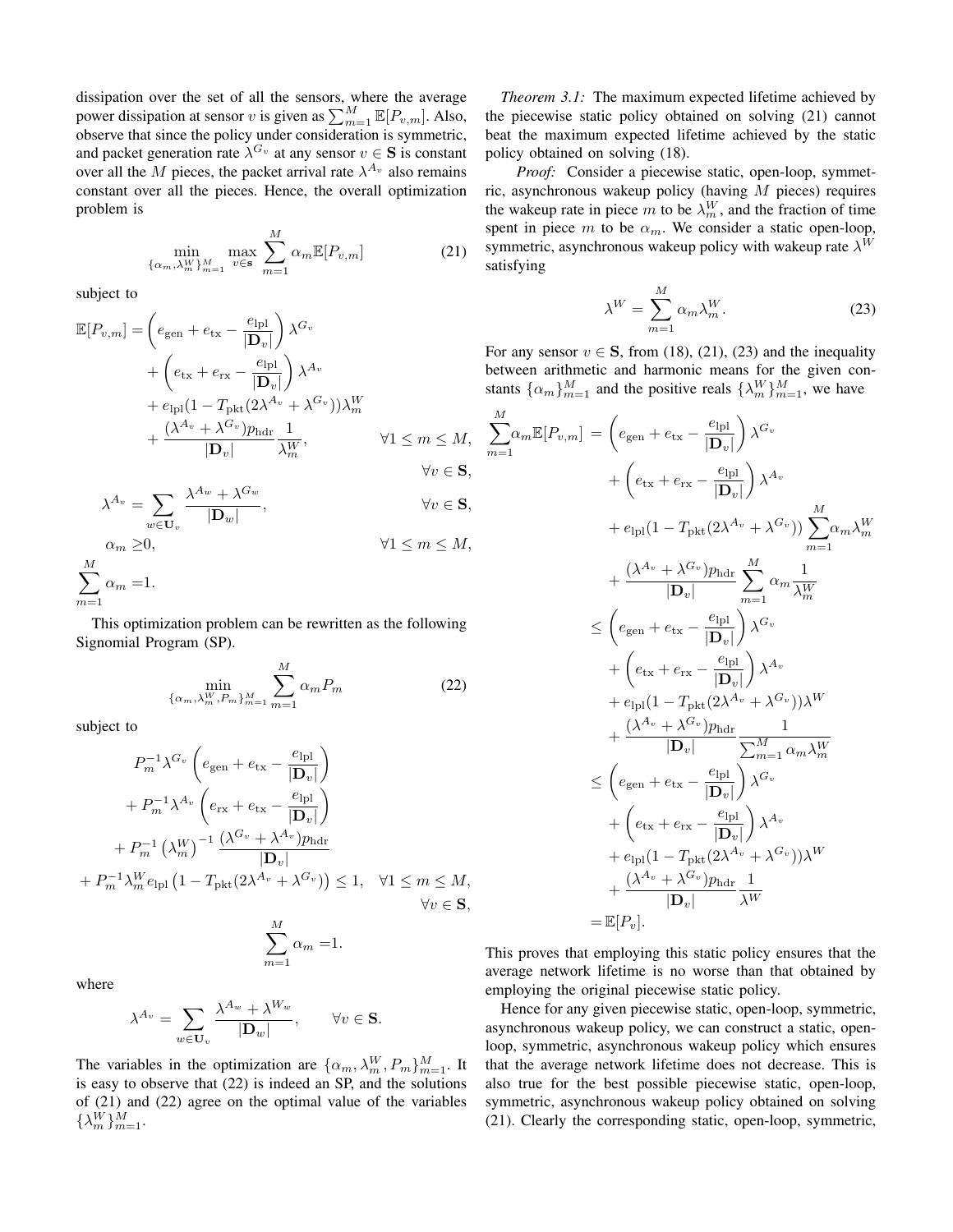asynchronous wakeup policy in that case is the one that is obtained on solving (18).

This completes the proof.

#### IV. SIMULATION RESULTS



Fig. 1. Network graph G and routing DAG  $\vec{R}$ 

For simulations, we study a network of 25 sensors and a sink. The network graph G and the routing DAG  $\overrightarrow{R}$  were generated as described next. Consider a unit square in  $\mathbb{R}^2_+$ with the origin as the bottom left corner point. Divide this square into 25 equal sized squares and label them from 1 to 25, traversing the rows of squares from the bottom to the top and traversing the squares in each row from left to right. As stated before, the set of nodes is denoted by  $V = \{0, 1, \ldots, 25\},\$ where 0 is the sink and the rest of the nodes are sensors. The sink is placed at the origin, and the sensor  $i$  is placed uniformly randomly in the  $i$ -th small square. The network graph G has vertex set **V** and edge set  $\mathbf{E_G} = \{ \{u, v\} : u, v \in \mathbf{V}, ||u$  $v\|_2 \leq \frac{1}{\sqrt{2}}$  $\frac{1}{5}$ , where  $\|\cdot\|_2$  is the Euclidean norm. The norm condition assures that the network graph is connected. The routing DAG is generated by using simple geographic routing where a sensor adjacent to the sink is allowed to transmit data packets only to the sink, and a sensor far away from the sink, is allowed to transmit data packets to all of its neighboring sensors that are strictly closer to the sink than itself. In other words, for any sensor  $u \in S$ , the set of downstream neighbors is given as

$$
\mathbf{D}_u = \left\{ \begin{array}{cc} \{v \in \mathbf{N}_u : ||v|| < ||u||\} & \text{if } 0 \notin \mathbf{N}_u, \\ \{0\} & \text{otherwise.} \end{array} \right.
$$

The actual network and the routing DAG used for the simulation (that were generated as described above) are shown in Figure 1. The solid lines represent adjacency, and the arrows on the edges represent the direction of possible data flow in case the directed edge is present in the routing DAG.

For the simulations, we assumed slotted time. We assume that a new packet is generated at any sensor  $u \in S$  in any timeslot  $k$  with probability 0.0005. We assume that the length of a timeslot to be 2.5 ms. Hence, the packet generation rate  $\lambda^G$  at the sensors is equal to 0.0005 per timeslot or 0.2 s<sup>-1</sup>. Also, an LPL check requires exactly one timeslot [9]. At a data transfer rate of 100 kbps and a packet size of 250 bits, a data packet transmission/reception requires 2.5 ms, i.e., one

timeslot. The total energy spent by a sensor in performing an LPL check operation is equal to 17.3  $\mu$ J. Assuming Chipcon CC1000 radio [17], the current drawn while transmitting and receiving data is equal to 25.4 mA and 9.6 mA, respectively. With a power supply of 3.0 V and the data packet length of 2.5 ms, the energy spent by a sensor in transmitting (receiving) a data packet is equal to 190.5  $\mu$ J (72  $\mu$ J). While transmitting header, the node also listens for ACKs from its downstream neighbors, and NAKs from all of its neighboring nodes. Hence, the energy spent by a sensor in transmitting header for one timeslot is equal to 262.5  $\mu$ J. If a sensor wants to transmits but cannot grab the channel, the node still has to expend 17.3  $\mu$ J amount of energy (equal to the energy required for an LPL check). In this case the node is assumed to be in idle state during that timeslot. Moreover, we assume that the energy required to generate a new packet is 500  $\mu$ J. This usually depends on the sensing application, but in most of the sensing applications, the sensing operation (data generation) itself accounts for a very small fraction of the energy depletion at the nodes. We normalize the various energy values with respect to the energy required for an LPL check. We assume that the normalized initial energy at every node is 500000 units.<sup>2</sup> The various system parameters used in the simulations, are presented in Table I.

TABLE I PARAMETERS

| Parameter                           | Value                       |  |  |
|-------------------------------------|-----------------------------|--|--|
| $ \mathbf{\bar{S}} $                | 25                          |  |  |
| $E_{\rm init}$                      | 500000 units                |  |  |
| $e_{gen}$                           | 30 units                    |  |  |
| $e_{\text{lpl}}$                    | 1 unit                      |  |  |
| $e_{rx}$                            | 4 units                     |  |  |
| $e_{\text{tx}}$                     | 11 units                    |  |  |
| $p_{\rm hdr}$                       | 15 units per timeslot       |  |  |
| $e_{\rm id}$                        | 1 unit                      |  |  |
| $\lambda$ <sup><math>G</math></sup> | 0.0005 packets per timeslot |  |  |

We simulated the performance for both the symmetric and asymmetric policies as described in Section III. In the symmetric case, the wakeup rate  $\lambda^{W}$  (interpreted in the slotted model as the probability of wakeup in any particular timeslot) was determined to be equal to 0.1568. The wakeup rates for the sensors as determined by the asymmetric policy are presented in Table II.

The simulation results are compiled in Table III and Figure 2. Table III presents the average useful lifetime of the network, measured as the number of packets reaching the sink before the first node failure, over 30 random runs while employing the two wakeup policies. Figure 2 presents the residual energy profile of the network nodes under the two policies averaged over 30 random runs.

 $2$ Although the initial energy at nodes is much higher than this, during the simulations we observe that this value is high enough to ensure that the system achieves the stationary state.